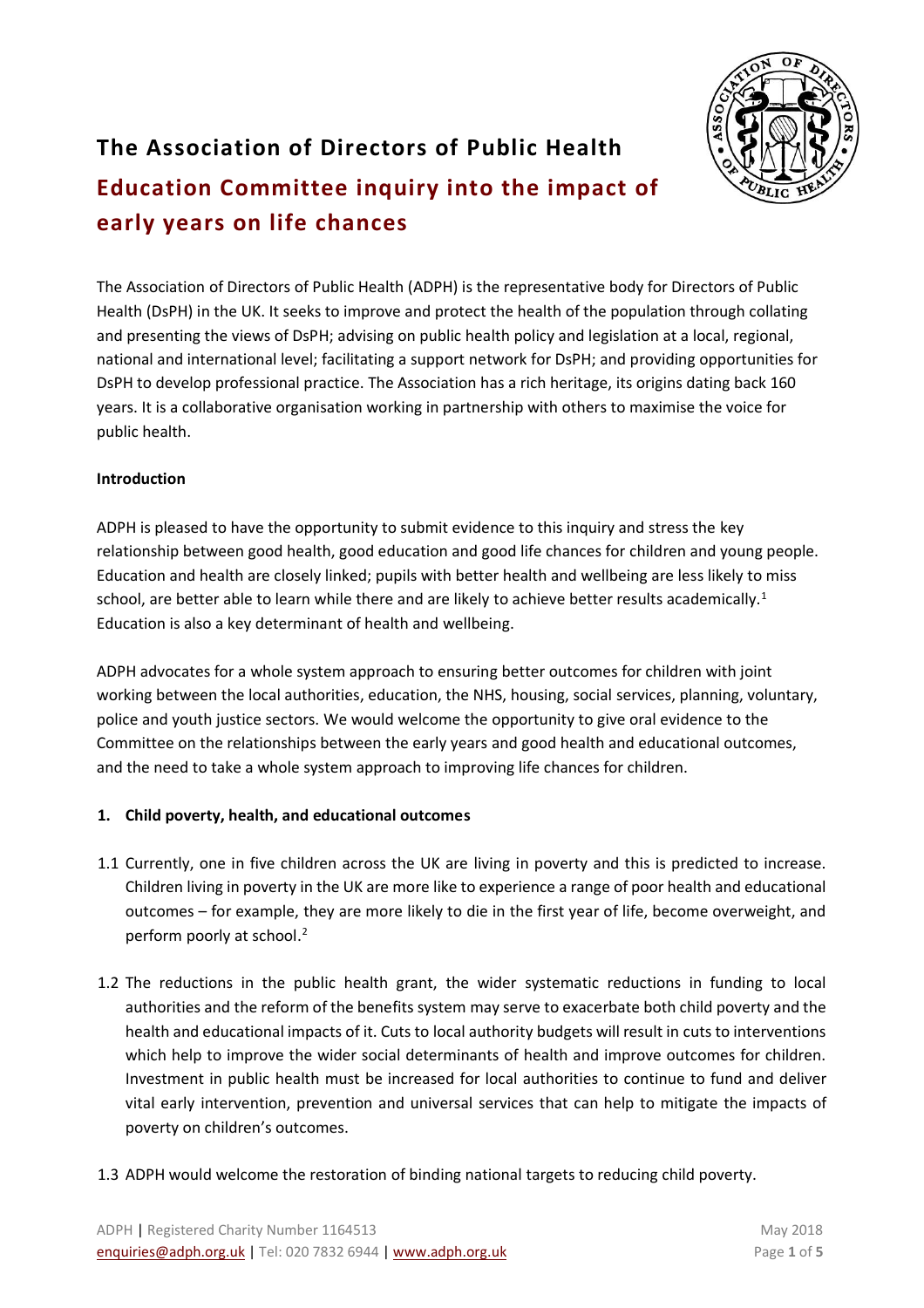# **2. Support for parents before and after birth**

- 2.1 Ensuring good life chances for every child must start before birth. Poor perinatal mental health, being overweight, and engaging in harmful behaviours such as smoking and alcohol consumption during pregnancy can affect bonding and have significant consequences for child development and health.<sup>34</sup>
- 2.2 Findings from the Early Intervention Foundation indicate that parental education levels and maternal mental health are important factors for explaining the higher prevalence of behavioural and emotional problems among disadvantaged children. Alongside long-term policy interventions to break intergenerational cycles of low academic achievement and increase social mobility, interventions to improve maternal psychological wellbeing may be beneficial for improving long-term educational outcomes in children.<sup>5</sup> In many areas of the UK there is currently a lack of access to Specialist Perinatal Mental Health Community Teams. 6
- 2.3 Health professionals including GPs, midwives, health visitors and social workers should be trained to identity prenatal and perinatal maternal problems early, offer support and signpost to specialists. Health visitors are the most common source of guidance for parents, and play a wider role in prevention and early intervention to mediate the adverse health effects of poverty and prevent more serious problems later in life.
- 2.4 Maternity services, primary care, health visiting and paediatric services also play an important role, in supporting mothers in making informed choices around breastfeeding and offer practical support to help them initiate and maintain breastfeeding. Breastfeeding is highly beneficial for both infant and mother, and helps contribute to reducing health inequalities. <sup>7</sup> One study found that breastfeeding is associated with increases in intelligence that extend into adulthood and may increase educational attainment.<sup>8</sup>

# **3. Adverse Childhood Experiences**

- 3.1 Experiencing Adverse Childhood Experiences (ACEs) can significantly impact on the life chances of individuals. Experiences such as experiencing physical or sexual abuse, or growing up in a house with domestic violence or parental separation can have a negative impact on a child's mental health, educational attainment, employment and involvement in the criminal justice system.<sup>91011</sup>
- 3.2 Evidence suggests that there is a 'dose response' relationship between ACEs and poor physical health, mental health and social outcomes. Adverse childhood experiences are associated with lower levels of education and employment, and increased levels of poverty in adulthood.<sup>12</sup>
- 3.3 To tackle the issue of ACEs, a strategic shift towards prevention and early intervention is needed and this should begin with supporting good maternal health, promoting positive outcomes for both mother and child and a focus on the early years.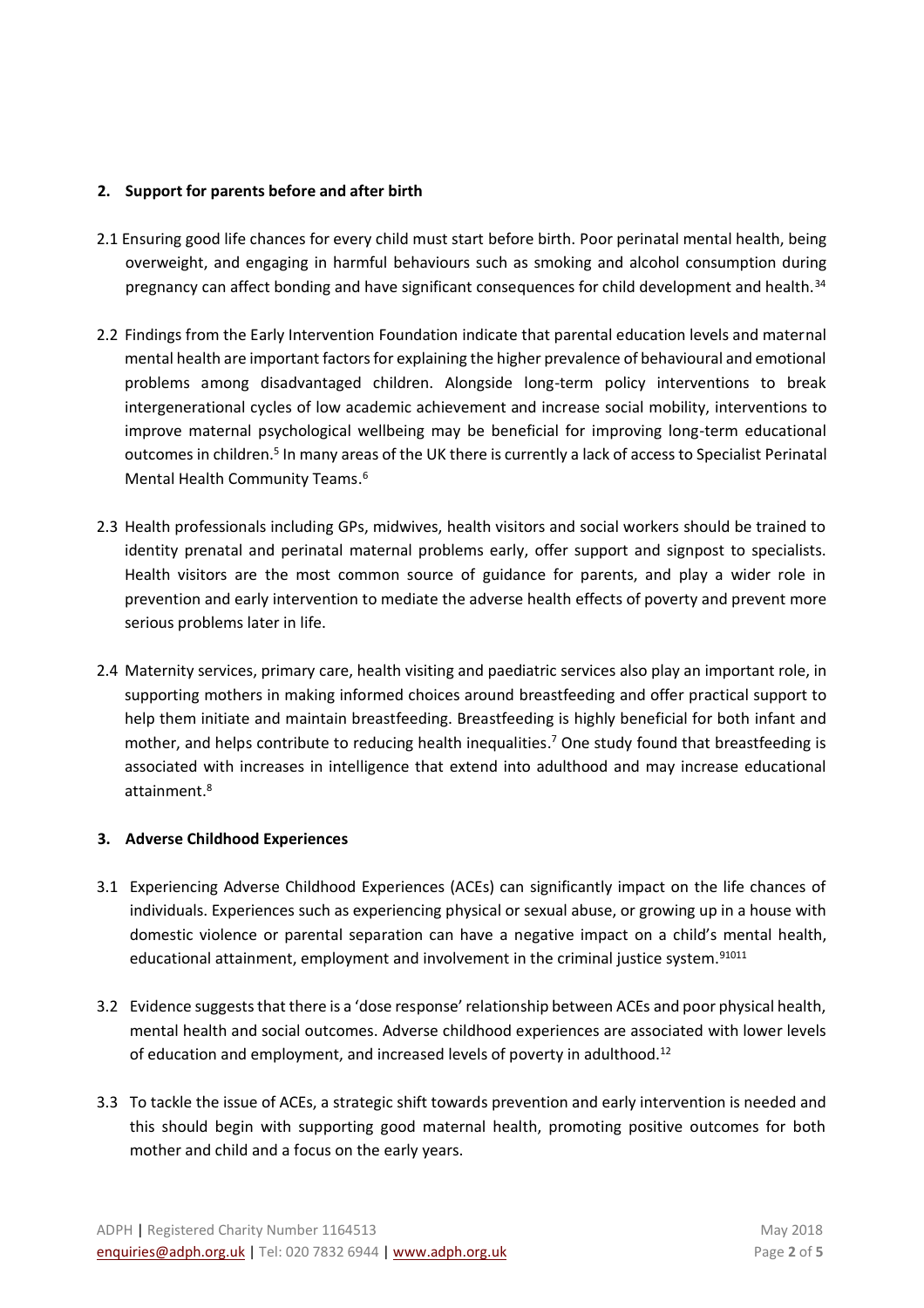3.4 A whole family approach should be adopted, with a focus on positive parenting, to prevent and reduce the impact of ACEs. A Make Every Contact Count (MECC) approach should also be used to safeguard children. A balance is needed between providing universal services to all children (such as through health visiting teams) while also focusing additional resources on vulnerable children and marginalised groups. It is important that we take a whole systems approach to the ACE agenda with engagement from services across the life course, including the education system.

# **4. The role of education in promoting health**

- 4.1 There is a reciprocal relationship between improved health and wellbeing and educational achievement. As the Chief Medical Officer Sally Davies has put it: 'promoting physical and mental health in schools creates a virtuous circle reinforcing children's attainment and achievement that in turn improves their wellbeing'.<sup>13</sup> This approach needs to start earlier than school and take place in early years settings.
- 4.2 Regular physical activity within the educational setting can be beneficial both for child health and for educational achievement. An early pilot study looking at the benefits of the 'Daily Mile' intervention found that it was associated with improvements in fitness and body composition in children.<sup>14</sup> One study has shown that the amount of moderate to vigorous physical activity that pupils engaged with at age 11 had an impact on academic performance across English, maths and science.<sup>15</sup>
- 4.3 As well as benefits to health associated with good nutrition for children, there are co-benefits to educational achievement in providing healthy food. About 45% of children in primary and secondary school eat a school lunch every day. Nutrition can affect the ability to learn by impacting on physical development (more exposure to illness), cognition and ability to concentrate, behaviour, and through school life and school inclusion.<sup>16</sup> A whole school approach to healthy school meals has shown improvements in academic attainment at key stages 1 and 2, and this is particularly true for pupils with lower prior attainment.<sup>17</sup> One study which examined the impact of the 'Feed Me Better' campaign on educational outcomes, absenteeism and free school meal take-up rates found positive effects on Key Stage 2 test scores and a drop in authorised absences (likely to be linked to sickness) of 14%.<sup>18</sup>
- 4.4. Those who work in early years settings should be educated about the importance of child oral health. Tooth decay remains the most common single reason that children aged five to nine require hospital admission and it is a significant public health issue, particularly for deprived populations.<sup>19</sup> Families should be equipped with the knowledge to encourage and oversee good hygiene practice amongst children, as well as reduce and replace high sugar products in the household. Poor oral health is associated with increased absenteeism from school and negatively impacts school readiness and academic performance.<sup>20</sup>
- 4.5. Events such as unintended pregnancies and STIs can be detrimental to the life chances of young people, as can the lack of an understanding of what makes a healthy relationship. ADPH welcomed the announcement of compulsory Sex and Relationships Education in all schools in England. This will allow vital links to be made between public health and education, will support young people to understand relationships and sexual health, understand consent and issues around abusive relationships, and will allow them to develop the confidence to negotiate safe sexual relationships.<sup>21</sup>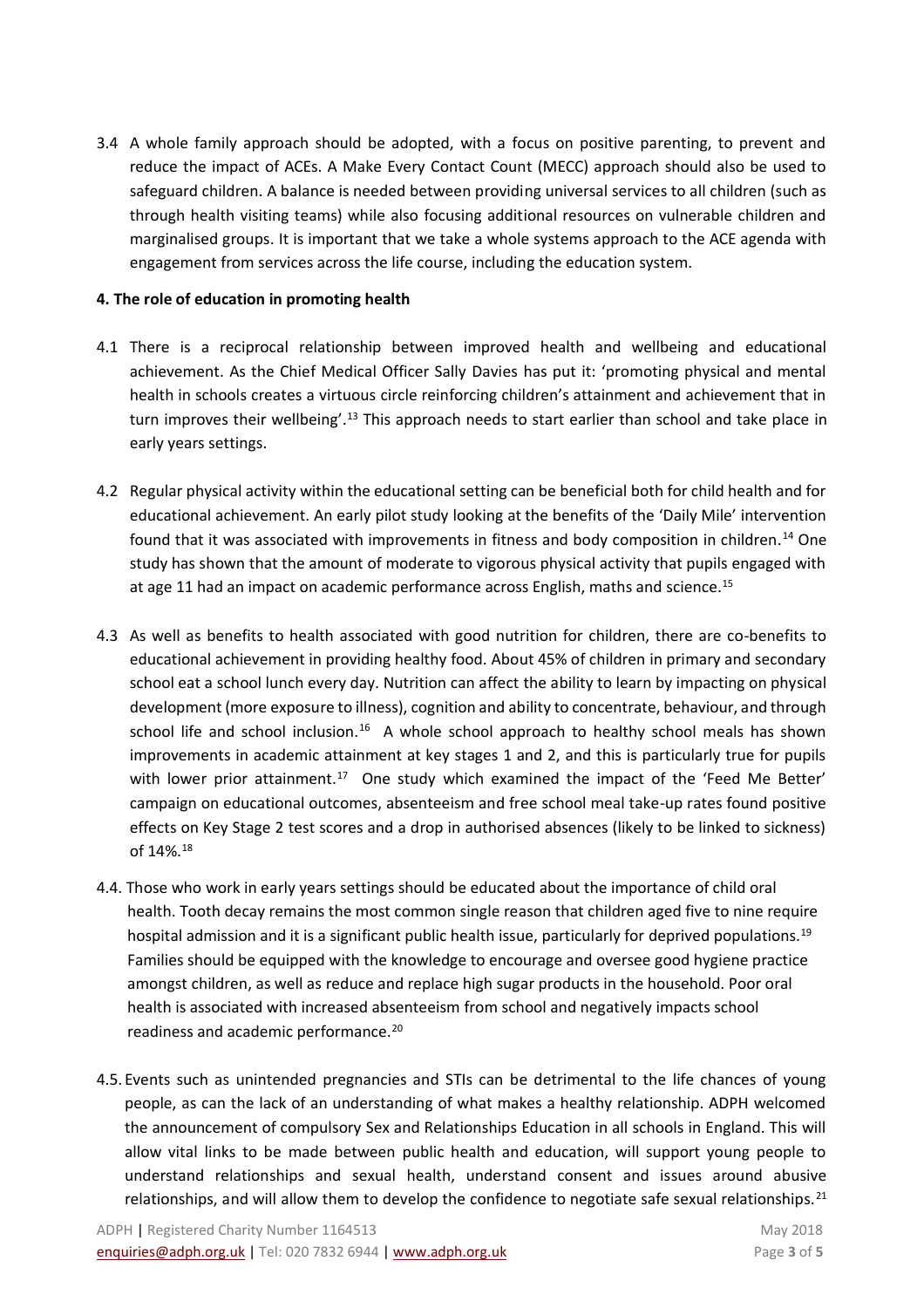Targeted interventions should be strengthened to improve the sexual health literacy in areas where under 18 conceptions rates are higher than the national average.<sup>22</sup>

- 4.6. Finally, greater investment is still needed in promoting good mental health and wellbeing in schools, as half of all mental illnesses begin by the age of  $15<sup>23</sup>$  As well as being immensely valuable in and of itself, higher levels of wellbeing lead to better academic results. A study published by the Department for Education found that pupils with better emotional wellbeing at age seven had higher key stage two scores (the equivalent of a whole term's progress) than pupils with poorer emotional wellbeing.<sup>24</sup> A whole school approach should be adopted to promote positive social and emotional wellbeing, involving teachers, mental health professionals, school nurses, parents and students.
- 4.7. Personal, Social, Health and Economic education (PSHE) should be compulsory in all primary and secondary schools across the UK and the curriculum should promote social and emotional wellbeing through building resilience and should directly tackle issues around mental health, social media, bullying and drug and alcohol use. School nurses play a crucial role and should be trained to ensure that they can recognise and support those with mental health issues and can recognise when a problem is serious and needs referral. <sup>25</sup>

#### **Association of Directors of Public Health**

**May 2018** 

l

<sup>1</sup> Public Health England, The link between pupil health and wellbeing and attainment (2014)

<sup>2</sup> Wickham S, Anwar E, Barr B, et al, Poverty and child health in the UK: using evidence for action, *Archives of Disease in Childhood* 2016;101:759- 766.

<sup>&</sup>lt;sup>3</sup> Marryat L, Martin C. Growing Up in Scotland: Maternal mental health and its impact on child behaviour and development. Edinburgh: Scottish Government; 2010.

<sup>4</sup> Royal College of Physicians. Passive smoking and children: a report by the tobacco advisory group (2010)

 $5$  Early Intervention Foundation, 'Disadvantage, behaviour and cognitive outcomes: longitudinal analysis from age  $5 - 16$  (2017)

<sup>6</sup> Maternal Mental Health Alliance, UK Specialist Perinatal Mental Health Community Teams (2017 data) [http://maternalmentalhealthalliance.org/campaign/maps/] accessed 14 May 2018

<sup>&</sup>lt;sup>7</sup> Victora C., Bahl R., Barros A., et al. (2016). Breastfeeding in the 21st century epidemiology, mechanisms, and lifelong effect. The Lancet, 387(10017, 475-490.

<sup>8</sup> Victora et al, 'Association between breastfeeding and intelligence, educational attainment and income at 30 years of age: a prospective birth cohort study from Brazil', *Lancet Global Health*, Volume 3, No 4, e199-e205, April 2015

<sup>9</sup> Pirkola S, Isometsä E, Aro H, Kestilä L, Hämäläinen J, Veijola J, et al. 2005. Childhood adversities as risk factors for adult mental disorders: Results from the health 2000 study. *Social Psychiatry and Psychiatric Epidemiology 40,* 769–77.

<sup>&</sup>lt;sup>10</sup> Hillis SD, Anda RF, Dube SR, Felitti VJ, Marchbanks PA, Marks JS. 2004. 'The association between adverse childhood experiences and adolescent pregnancy, long-term psychosocial outcomes, and fetal death.' *Pediatrics 113(2),* 320–327

<sup>&</sup>lt;sup>11</sup> Kelly-Irving, M., Lepage, B., Dedieu, D., Bartley, M., Blane, D., Grosclaude, P., et al. (2013) 'Adverse childhood experiences and premature allcause mortality', *European Journal of Epidemiology, 28*(9), 721–734.

<sup>12</sup> Metzler M, Merrick T M, Klevens J, Ports K A, Ford D C, 'Adverse childhood experiences and life opportunities: shifting the narrative', *Children and Youth Services Review* (2017), No 72, pp. 141-149

<sup>&</sup>lt;sup>13</sup> Brooks F (2013). Chapter 7: Life stage: School Years, in Chief Medical Officer's annual report 2012: Our Children Deserve Better: Prevention Pays, ed. Professor Dame Sally C Davies. London: Department of Heath

<sup>&</sup>lt;sup>14</sup> Chesham R et al, 'The Daily Mile makes primary school children more active, less sedentary and improves their fitness and body composition: a quasi experimental pilot study', *BMC Medicine* (2018), Vol, 16, No 64

<sup>&</sup>lt;sup>15</sup> Booth J, Leary S, Joinson C, Ness A, Tomporowski P, Boyle J & Reilly J (2014) 'Associations between objectively measured physical activity and academic attainment in adolescents from a UK cohort' *British Journal of Sports Medicine*, 48, 265-270.

<sup>&</sup>lt;sup>16</sup> Sorhaindo A, Feinstein L, Wider Benefits of Learning Research Report No. 18: What is the relationship between child nutrition and school [outcomes](https://www.researchgate.net/publication/252059240_What_is_the_relationship_between_child_nutrition_and_school_outcomes) (2006)

<sup>&</sup>lt;sup>17</sup> Kitchen S, Tanner E, Brown V, Payne C, Crawford C, Dearden L, Greaves E and Purdon S (2013) Evaluation of the Free School Meals Pilot Impact Report, Prepared by National Centre for Social Research for DfE. London: Department for Education

<sup>18</sup> Belot M, James J, 'Healthy school meals and educational outcomes', *Journal of Health Economics* (2011) May;30(3):489-504. doi: 10.1016/j.jhealeco.2011.02.003. Epub 2011 Mar 1.

<sup>19</sup> Department of Health, *[Annual Report of the Chief Medical Officer, Our Children Deserve Better: Prevention Pays](https://www.gov.uk/government/uploads/system/uploads/attachment_data/file/252660/33571_2901304_CMO_Chapter_10.pdf)* (2013)